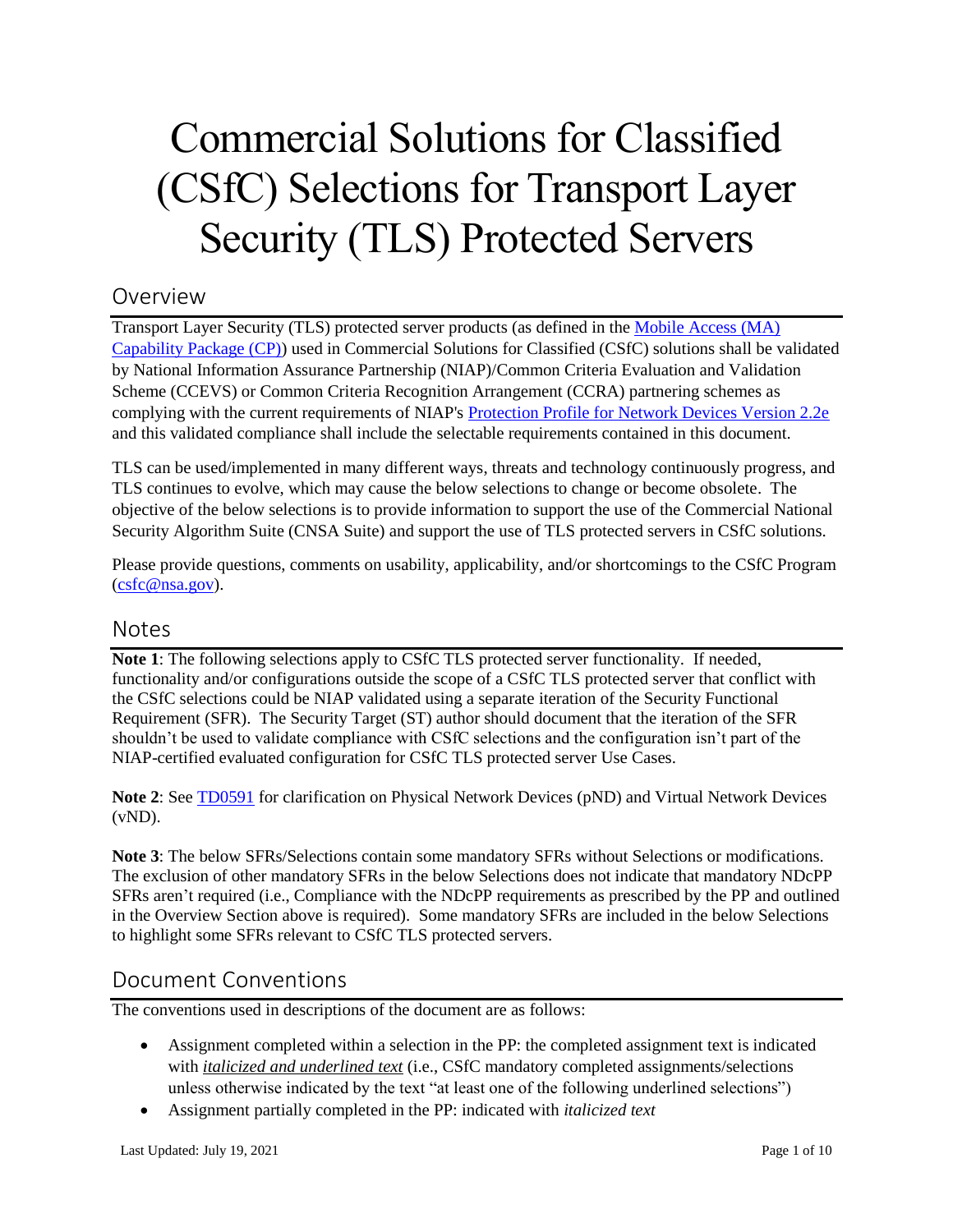- Refinement text is indicated with strikethroughs
- Additional clarifying text or CSfC specific language is indicated with light blue Courier New Text
- Links to sources, additional information, and email addresses are indicated with blue underlined text.

# Protection Profile for Network Devices Version 2.2e Selections

# **FCS\_CKM.1.1**

The TSF shall generate asymmetric cryptographic keys in accordance with at least one of the following specified cryptographic key generation algorithm: [**Selection:**

- **•** RSA schemes using cryptographic key sizes of 2048-bit and 3072-bits or greater that meet *the following FIPS PUB 186-4, "Digital Signature Standard (DSS), Appendix B.3";*
- *ECC schemes using NIST curves [Selection*: *P-256, P-384, P-521] that meet the following: FIPS PUB 186-4, "Digital Signature Standard(DSS)", Appendix B.4*];
- *FFC schemes using cryptographic key sizes of 2048-bit or greater that meet the following: FIPS PUB 186-4, "Digital Signature Standard (DSS)", Appendix B.1*
- *FFC Schemes using 'safe-prime' groups that meet the following: "NIST Special Publication 800- 56A Revision 3, Recommendation for Pair-Wise Key Establishment Schemes Using Discrete Logarithm Cryptography" and* [*Selection*: *RFC 3526*, *RFC 7919*].

] and specified cryptographic key sizes [assignment: *cryptographic key sizes*] that meet the following: [assignment: *list of standards*].

# **FCS\_CKM.2.1**

The TSF shall perform cryptographic key establishment in accordance with at least one of the following specified cryptographic key establishment methods: [**Selection:**

- *RSA-based key establishment schemes that meet the following: RSAES-PKCS1-v1\_5 as specified in Section 7.2 of RFC 3447, "Public-Key Cryptography Standards (PKCS) #1: RSA Cryptography Specifications Version 2.1";*
- *Elliptic curve-based key establishment schemes that meet the following: NIST Special Publication 800-56A Revision 2, "Recommendation for Pair-Wise Key Establishment Schemes Using Discrete Logarithm Cryptography"*
- *Elliptic curve-based key establishment schemes that meet the following: NIST Special Publication 800-56A Revision 3, "Recommendation for Pair-Wise Key Establishment Schemes Using Discrete Logarithm Cryptography"* (See [TD0581](https://www.niap-ccevs.org/Documents_and_Guidance/view_td.cfm?TD=0581))*;*
- *Finite field-based key establishment schemes that meet the following: NIST Special Publication 800-56A Revision 2, "Recommendation for Pair-Wise Key Establishment Schemes Using Discrete Logarithm Cryptography";*
- *FFC Schemes using "safe-prime" groups that meet the following: 'NIST Special Publication 800-56A Revision 3, "Recommendation for Pair-Wise Key Establishment Schemes Using Discrete Logarithm Cryptography" and* [*Selection*: *groups listed in RFC 3526, groups listed in RFC 7919*] (See [TD0580](https://www.niap-ccevs.org/Documents_and_Guidance/view_td.cfm?TD=0580)).

] that meets the following: [assignment: *list of standards*].

# **FCS\_COP.1.1/DataEncryption**

The TSF shall perform encryption/decryption in accordance with a specified cryptographic algorithm AES used in [**Selection:** *CBC, CTR, GCM*] mode and cryptographic key sizes [Selection: *128 bits*, *256 bits*] that meet the following: AES as specified in ISO 18033-3, [**Selection:** *CBC as specified in ISO 10116, CTR as specified in ISO 10116*, *GCM as specified in ISO 19772*].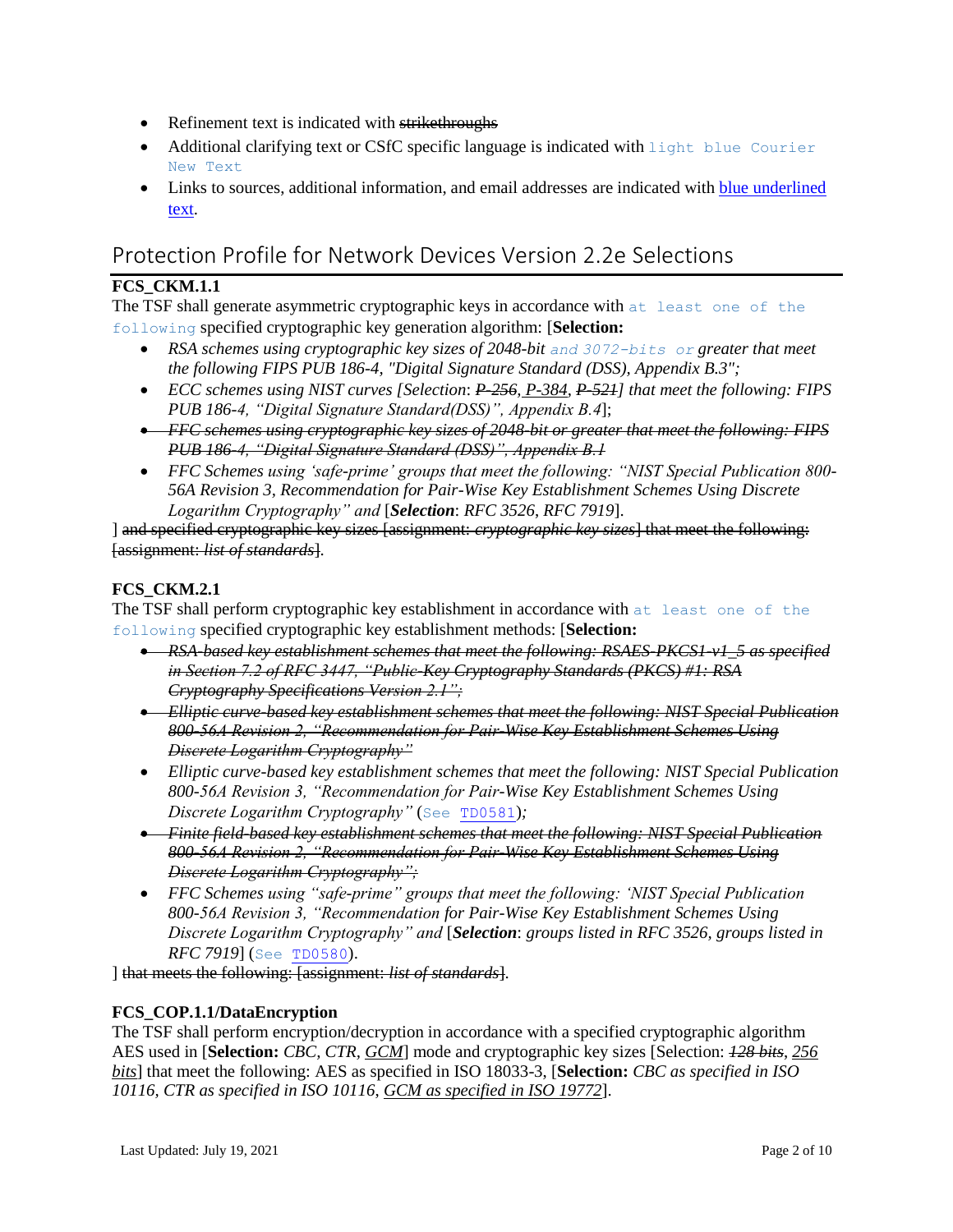# **FCS\_COP.1.1/SigGen**

The TSF shall perform *cryptographic signature services (generation and verification)* in accordance with at least one of the following a specified cryptographic algorithm: [**Selection**:

- *RSA Digital Signature Algorithm using cryptographic key sizes (modulus) of [assignment*: *3072 bits or greater];*
- *Elliptic Curve Digital Signature Algorithm and cryptographic key sizes [assignment*: *384 bits or greater]]*

that meet at least one of the following that corresponds to the previous selection*:* [**Selection:**

- *For RSA schemes: FIPS PUB 186-4, "Digital Signature Standard (DSS)", Section 5.5, using PKCS #1 v2.1 Signature Schemes RSASSA-PSS and/or RSASSA-PKCS1v1\_5; ISO/IEC 9796-2, Digital signature scheme 2 or Digital Signature scheme 3;*
- *For ECDSA schemes: FIPS PUB 186-4, "Digital Signature Standard (DSS)", Section 6 and Appendix D, Implementing "NIST curves" [*selection: *P-256*, *P-384*, *P-521]; ISO/IEC 14888-3, Section 6.4*]

].

# **FCS\_COP.1.1/Hash**

The TSF shall perform *cryptographic hashing* services in accordance with a at least one of the following underlined specified cryptographic algorithm [**Selection**: *SHA-1, SHA-256, SHA-384, SHA-512*] and cryptographic key sizes [assignment: *cryptographic key sizes*] and message digest sizes [**Selection**: *160, 256, 384, 512*] bits that meet the following: ISO/IEC 10118-3:2004.

# **FCS\_COP.1.1/KeyedHash**

The TSF shall perform *keyed-hash message authentication* in accordance with a specified cryptographic algorithm [**Selection**: *HMAC-SHA-1, HMAC-SHA-256*, *HMAC-SHA-384, HMAC-SHA-512*] and cryptographic key sizes [**Assignment**: *key size(s) in bits*  $\geq$  *the message digest size(s)*] and message digest sizes [**Selection**: *160, 256*, *384, 512*] bits that meet the following: ISO/IEC 9797-2:2011, Section 7 "MAC Algorithm 2".

# **FCS\_RBG\_EXT.1.1**

The TSF shall perform all deterministic random bit generation services in accordance with ISO/IEC 18031:2011 using at least one of the following [**Selection:** *Hash\_DRBG (SHA-384, SHA-512)*, *HMAC\_DRBG (SHA-384, SHA-512), CTR\_DRBG (AES-256)*].

**Application Note**: The objective of the CSfC specific language for DRBG algorithms is to ensure compatibility with the CSfC CPs by selecting compliant algorithms that provide the required security strength.

# **FCS\_RBG\_EXT.1.2**

The deterministic RBG shall be seeded by at least one entropy source that accumulates entropy from [**Selection**: [*Assignment*: *number of software-based sources*] software-based noise source, [*assignment*: *at least one (1)] platform-based noise source*]] with a minimum of [Selection: *128 bit*, *192 bits*, *256 bits*] of entropy at least equal to the greatest security strength, according to ISO/IEC 18031:2011 Table C.1 "Security Strength Table for Hash Functions", of the keys and hashes that it will generate.

# **FPT\_TUD\_EXT.1.3**

The TSF shall provide means to authenticate firmware/software updates to the TOE using at least one of the following [**Selection**: *X.509 certificate, digital signature, published hash*] prior to installing those updates.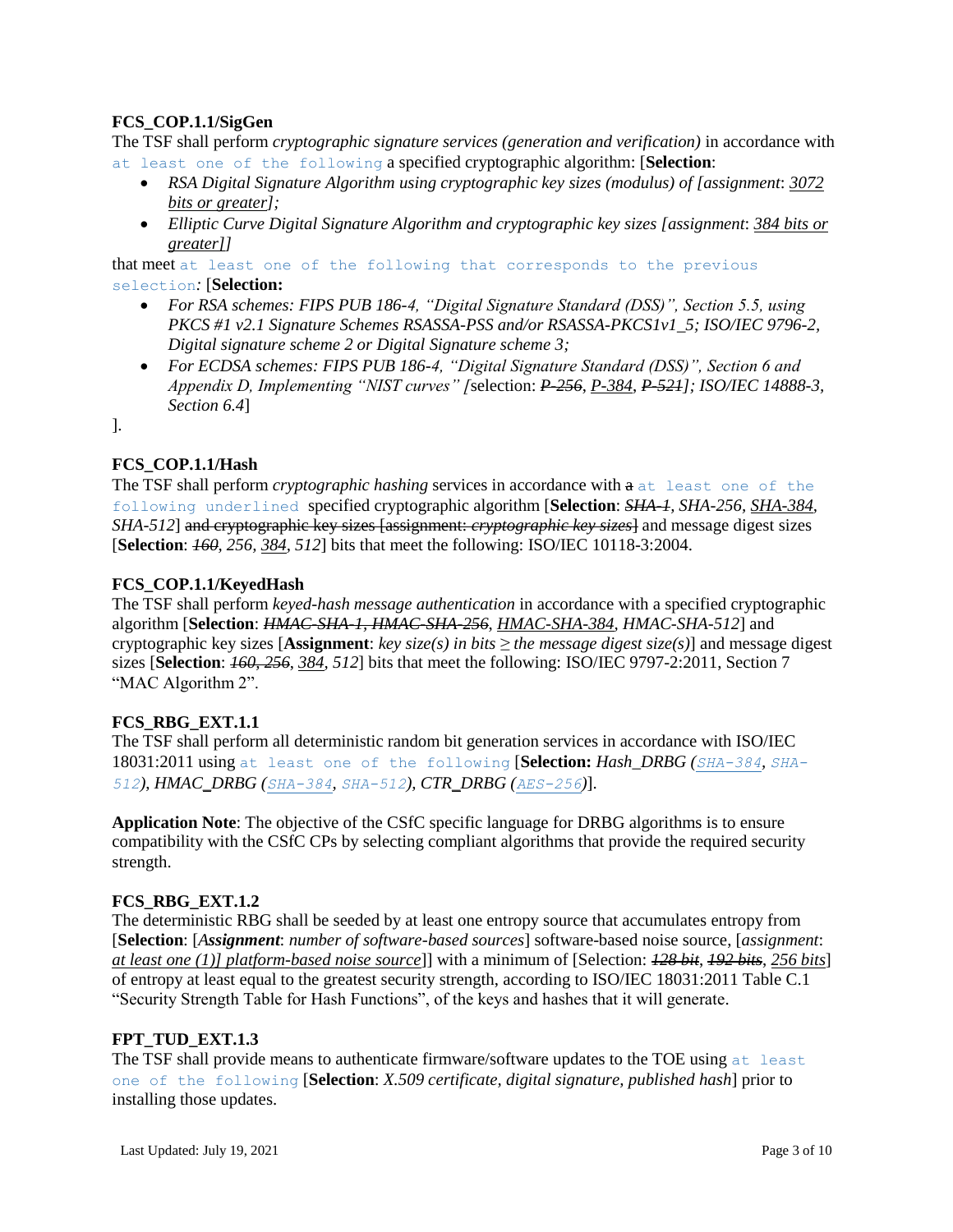# FPT STM EXT.1.1

The TSF shall be able to provide reliable time stamps for its own use.

# FPT STM EXT.1.2

The TSF shall [**Selection:** *allow the Security Administrator to set the time, synchronize time with an NTP server*].

## **FTP\_ITC.1.1**

The TSF shall be capable of using at least one of the following underlined selections [**Selection:** *IPsec, SSH, TLS, DTLS, HTTPS*] to provide a trusted communication channel between itself and authorized IT entities supporting the following capabilities: audit server, [**Selection:** *authentication server*, [*Assignment***:** *TLS Software Applications: HTTPS/TLS Clients on authorized End User Devices (EUDs)*, *other capabilities*], *no other capabilities*] that is logically distinct from other communication channels and provides assured identification of its end points and protection of the channel data from disclosure and detection of modification of the channel data.

#### **FTP\_TRP.1.1/Admin**

The TSF shall be capable of using at least one of the following [**Selection:** *DTLS, IPsec, SSH, TLS, HTTPS*] to provide a communication path between itself and authorized remote Administrators that is logically distinct from other communication paths and provides assured identification of its end points and protection of the communicated data from disclosure and provides detection of modification of the channel data.

#### **FTP\_TRP.1.2/Admin**

The TSF shall permit remote Administrators to initiate communication via the trusted path.

# **FTP\_TRP.1.3/Admin**

The TSF shall require the use of the trusted path for initial Administrator authentication and all remote administration actions.

# **FIA\_X509\_EXT.1.1/ITT**

If applicable due to a distributed TOE, the TSF shall validate certificates in accordance with the following rules:

- RFC 5280 certificate validation and certification path validation supporting a minimum path length of two certificates.
- The certification path must terminate with a trusted CA certificate designated as a trust anchor.
- The TSF shall validate a certification path by ensuring that all CA certificates in the certification path contain the basicConstraints extension with the CA flag set to TRUE.
- The TSF shall validate the revocation status of the certificate using at least one of the following [**Selection:** *the Online Certificate Status Protocol (OCSP) as specified in RFC 6960, a Certificate Revocation List (CRL) as specified in RFC 5280 Section 6.3* and *Certificate Revocation List (CRL) as specified in RFC 5759* RFC 8603 *Section 5*7]
- The TSF shall validate the extendedKeyUsage field according to the following rules:
	- o Server certificates presented for TLS shall have the Server Authentication purpose (id-kp 1 with OID 1.3.6.1.5.5.7.3.1) in the extendedKeyUsage field.
	- o Client certificates presented for TLS shall have the Client Authentication purpose (id-kp 2 with OID 1.3.6.1.5.5.7.3.2) in the extendedKeyUsage field.
	- o OCSP certificates presented for OCSP responses shall have the OCSP Signing purpose (id-kp 9 with OID 1.3.6.1.5.5.7.3.9) in the extendedKeyUsage field.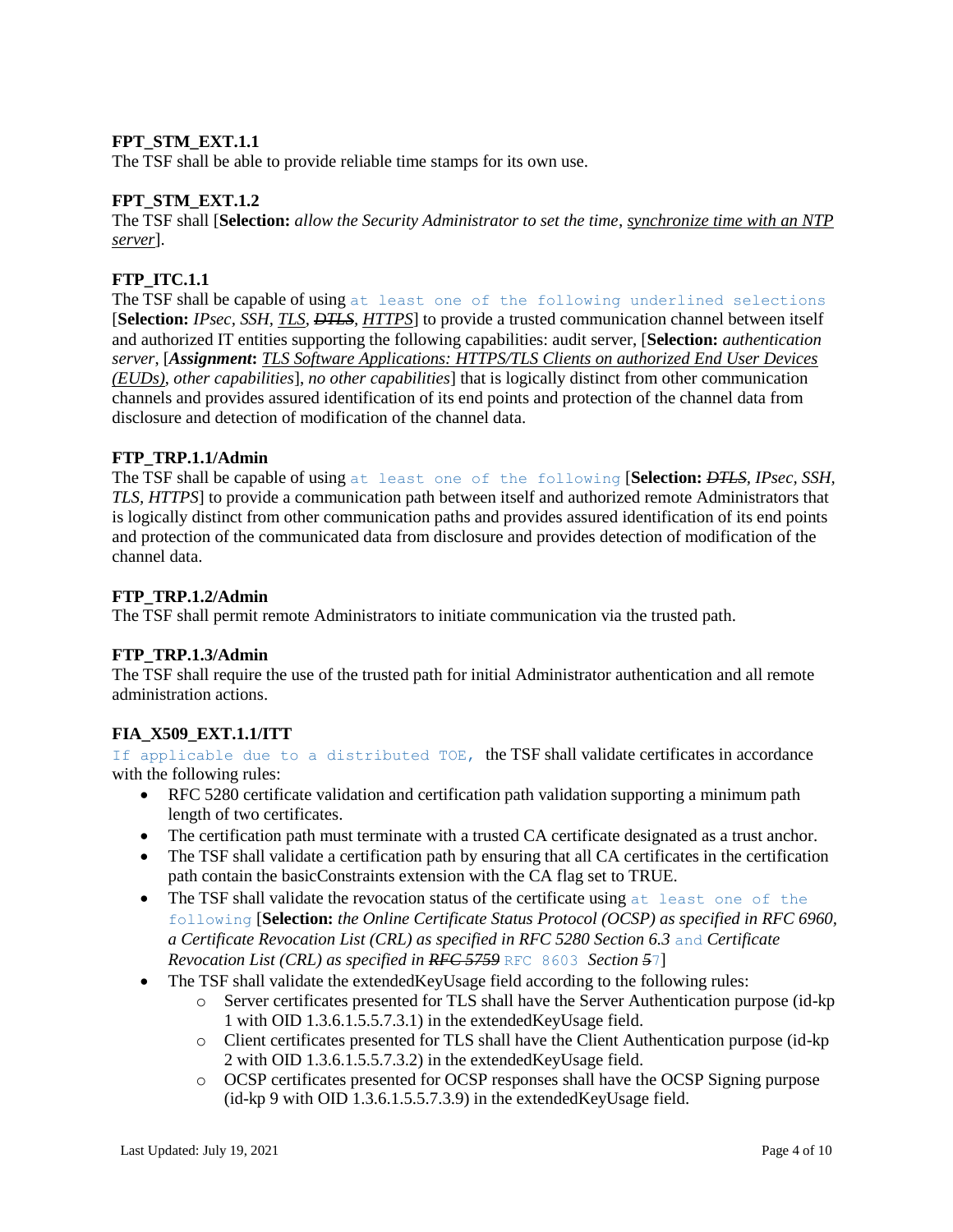## **FAU\_STG.1.1**

The TSF shall protect the stored audit records in the audit trail from unauthorized deletion.

#### **FAU\_STG.1.2**

The TSF shall be able to prevent unauthorized modifications to the stored audit records in the audit trail.

#### **FPT\_ITT.1.1**

If applicable due to a distributed TOE, the TSF shall protect TSF data from disclosure and detect its modification when it is transmitted between separate parts of the TOE through the use of [**Selection:** *IPsec, SSH, TLS, DTLS, HTTPS*].

# **FCS\_SSHC\_EXT.1.1**

If the TOE has an SSH client, the TSF shall implement the SSH protocol in accordance with: RFCs 4251, 4252, 4253, 4254, [**Selection**: *4256, 4344, 5647, 5656, 6187, 6668, 8268, 8308 section 3.1, 8332*].

# **FCS\_SSHC\_EXT.1.2**

If the TOE has an SSH client, the TSF shall ensure that the SSH protocol implementation supports the following authentication methods as described in RFC 4252: public key-based, [**Selection**: *password-based*, *no other method*].

#### **FCS\_SSHC\_EXT.1.3**

If the TOE has an SSH client, the TSF shall ensure that, as described in RFC 4253, packets greater than [**Assignment**: *number of bytes*] bytes in an SSH transport connection are dropped.

#### **FCS\_SSHC\_EXT.1.4**

If the TOE has an SSH client, the TSF shall ensure that the SSH transport implementation uses the following encryption algorithms and rejects all other encryption algorithms: [selection*: aes128-cbc, aes256-cbc, aes128-ctr, aes256-ctr, AEAD\_AES\_128\_GCM, AEAD\_AES\_256\_GCM, aes128 gcm@openssh.com, aes256-gcm@openssh.com*].

# **FCS\_SSHC\_EXT.1.5**

If the TOE has an SSH client, the TSF shall ensure that the SSH public-key based authentication implementation uses at least one of the following underlined selections [**Selection**: *ssh-rsa, rsa-sha2-256, rsa-sha2-512, ecdsa-sha2-nistp256, x509v3-ssh-rsa, ecdsa-sha2 nistp384, ecdsa-sha2-nistp521, x509v3-ecdsa-sha2-nistp256, x509v3-ecdsa-sha2-nistp384, x509v3 ecdsa-sha2-nistp521, x509v3-rsa2048-sha256*] as its public key algorithm(s) and rejects all other public key algorithms.

#### **FCS\_SSHC\_EXT.1.6**

If the TOE has an SSH client, the TSF shall ensure that the SSH transport implementation uses [selection: *hmac-sha1, hmac-sha1-96, hmac-sha2-256, hmac-sha2-512, AEAD\_AES\_128\_GCM, AEAD\_AES\_256\_GCM, implicit*] as its MAC algorithm(s) and rejects all other MAC algorithm(s).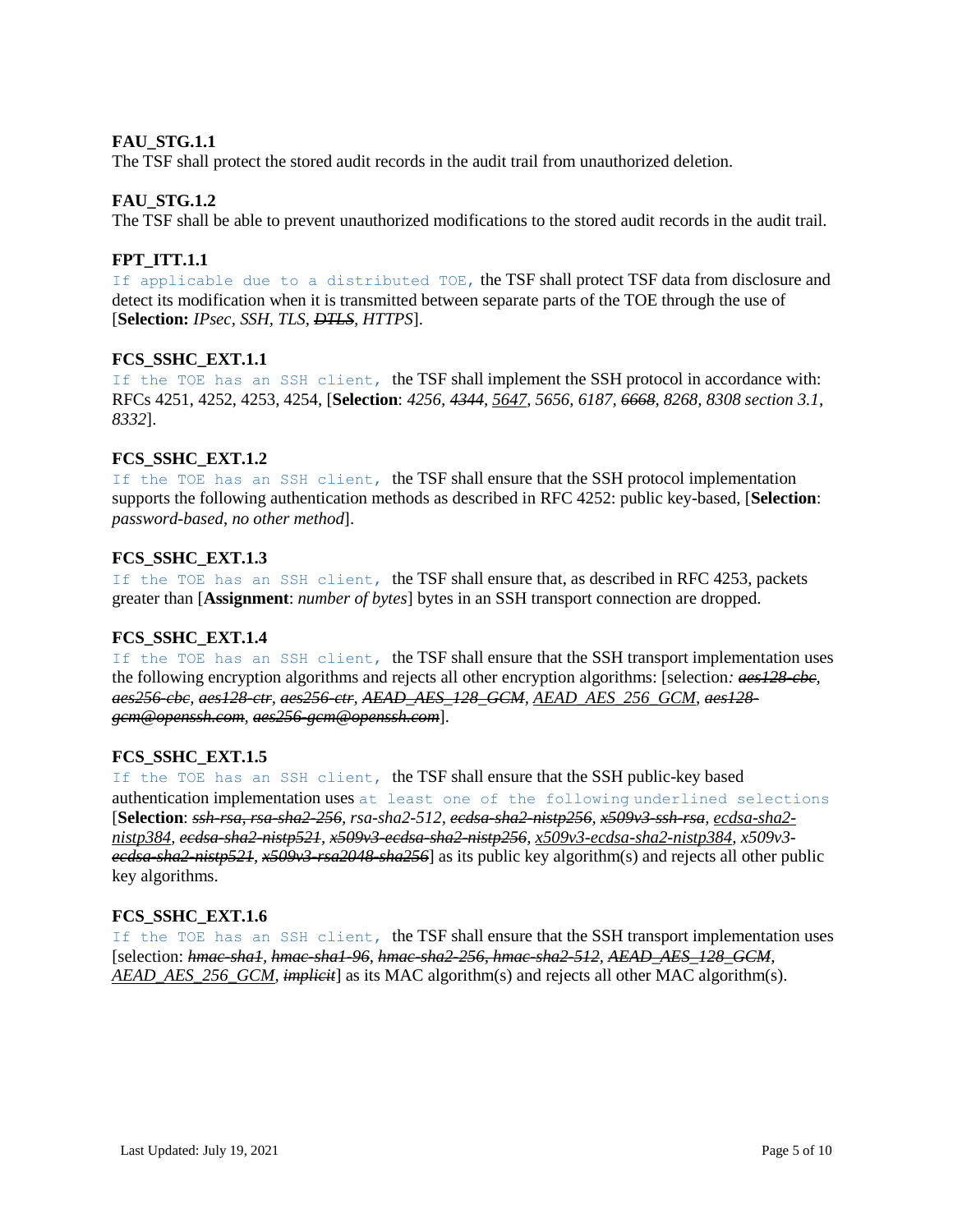#### **FCS\_SSHC\_EXT.1.7**

If the TOE has an SSH client, the TSF shall ensure that [**Selection**: *diffie-hellman-group14 sha1, diffie-hellman-group15-sha512, ecdh-sha2-nistp256*] and at least one of the following underlined key exchanges [**Selection**: *diffie-hellman-group14-sha256, diffie-hellman-group16 sha512, diffie-hellman-group17-sha512, diffie-hellman-group18-sha512, ecdh-sha2-nistp384, ecdh-sha2 nistp521, no other methods*] are the only allowed key exchange methods used for the SSH protocol.

#### **FCS\_SSHC\_EXT.1.8**

If the TOE has an SSH client, the TSF shall ensure that within SSH connections, the same session keys are used for a threshold of no longer than one hour, and each encryption key is used to protect no more than one gigabyte of data. After any of the thresholds are reached, a rekey needs to be performed.

#### **FCS\_SSHC\_EXT.1.9**

The TSF shall ensure that the SSH client authenticates the identity of the SSH server using a local database associating each host name with its corresponding public key and [**Selection**: *a list of trusted certification authorities, no other methods*] as described in RFC 4251 section 4.1.

#### **FCS\_SSHS\_EXT.1.1**

If the TOE has an SSH Server, the TSF shall implement the SSH protocol in accordance with: RFCs 4251, 4252, 4253, 4254, [**Selection**: *4256, 4344, 5647, 5656, 6187, 6668, 8268, 8308 section 3.1, 8332*].

#### **FCS\_SSHS\_EXT.1.2**

If the TOE has an SSH Server, the TSF shall ensure that the SSH protocol implementation supports the following authentication methods as described in RFC 4252: public key-based, [**Selection**: *password-based*, *no other method*].

# **FCS\_SSHS\_EXT.1.3**

If the TOE has an SSH Server, the TSF shall ensure that, as described in RFC 4253, packets greater than [**Assignment**: *number of bytes*] bytes in an SSH transport connection are dropped.

#### **FCS\_SSHS\_EXT.1.4**

If the TOE has an SSH Server, the TSF shall ensure that the SSH transport implementation uses the following encryption algorithms and rejects all other encryption algorithms: [selection*: aes128-cbc, aes256-cbc, aes128-ctr, aes256-ctr, AEAD\_AES\_128\_GCM, AEAD\_AES\_256\_GCM, aes128 gcm@openssh.com, aes256-gcm@openssh.com*].

#### **FCS\_SSHS\_EXT.1.5**

If the TOE has an SSH Server, the TSF shall ensure that the SSH public-key based authentication implementation uses at least one of the following underlined selections [**Selection**: *ssh-rsa, rsa-sha2-256, rsa-sha2-512, ecdsa-sha2-nistp256, x509v3-ssh-rsa, ecdsa-sha2 nistp384, ecdsa-sha2-nistp521, x509v3-ecdsa-sha2-nistp256, x509v3-ecdsa-sha2-nistp384, x509v3 ecdsa-sha2-nistp521, x509v3-rsa2048-sha256*] as its public key algorithm(s) and rejects all other public key algorithms.

#### **FCS\_SSHS\_EXT.1.6**

If the TOE has an SSH Server, the TSF shall ensure that the SSH transport implementation uses [selection: *hmac-sha1, hmac-sha1-96, hmac-sha2-256, hmac-sha2-512, AEAD\_AES\_128\_GCM, AEAD\_AES\_256\_GCM, implicit*] as its MAC algorithm(s) and rejects all other MAC algorithm(s).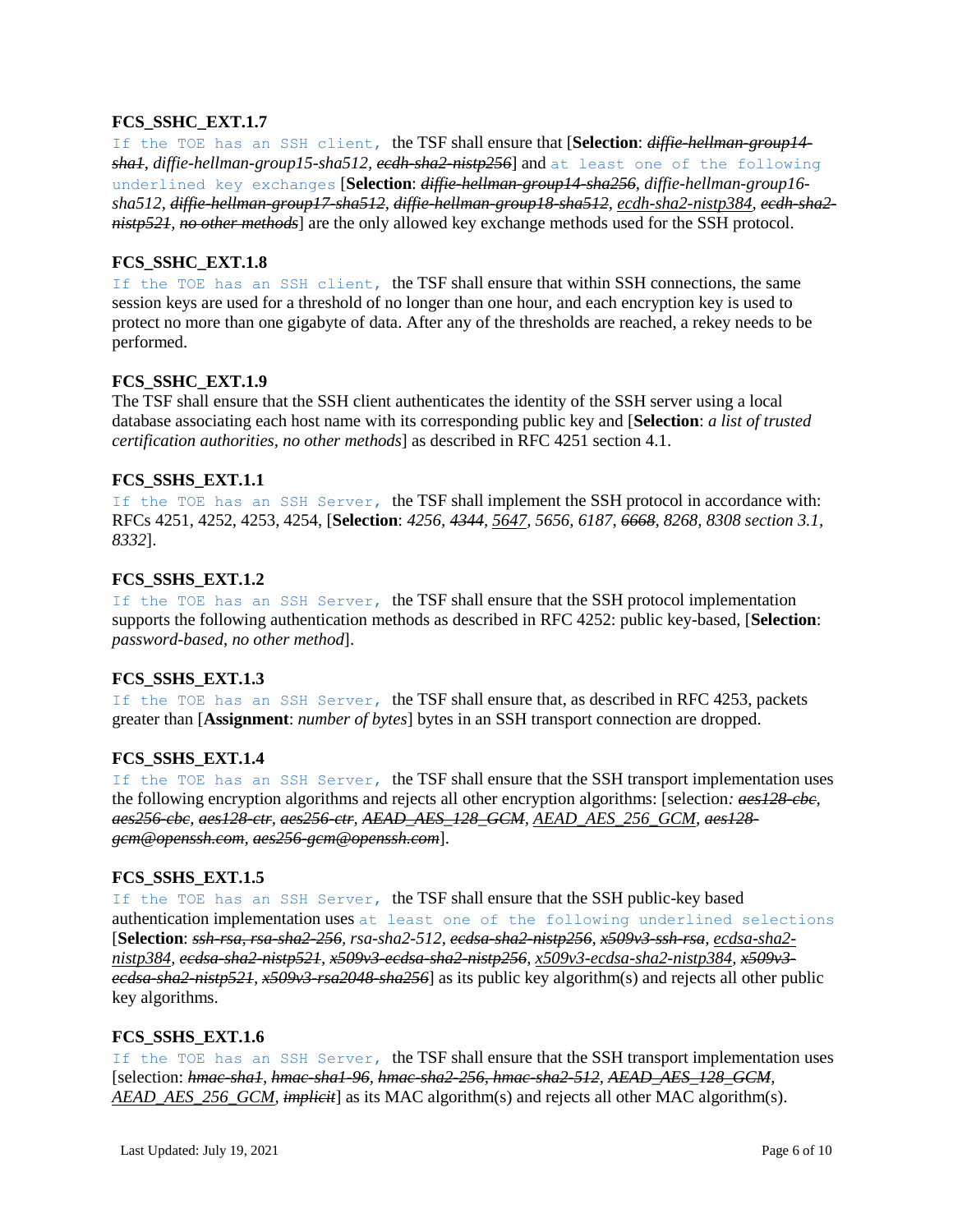# **FCS\_SSHS\_EXT.1.7**

If the TOE has an SSH Server, the TSF shall ensure that [**Selection**: *diffie-hellman-group14 sha1, diffie-hellman-group15-sha512, ecdh-sha2-nistp256*] and at least one of the following underlined key exchanges [**Selection**: *diffie-hellman-group14-sha256, diffie-hellman-group16 sha512, diffie-hellman-group17-sha512, diffie-hellman-group18-sha512, ecdh-sha2-nistp384, ecdh-sha2 nistp521, no other methods*] are the only allowed key exchange methods used for the SSH protocol.

# **FCS\_SSHS\_EXT.1.8**

If the TOE has an SSH Server, the TSF shall ensure that within SSH connections, the same session keys are used for a threshold of no longer than one hour, and each encryption key is used to protect no more than one gigabyte of data. After any of the thresholds are reached, a rekey needs to be performed.

# **FCS\_TLSS\_EXT.2.1**

The TSF shall support TLS communication with mutual authentication of TLS clients using X.509v3 certificates.

#### **FCS\_TLSS\_EXT.2.2**

When establishing a trusted channel, by default the TSF shall not establish a trusted channel if the client certificate is invalid. The TSF shall also perform at least one of the following [**Selection**:

- *Not implement any administrator override mechanism*
- *require administrator authorization to establish the connection if the TSF fails to [selection: match the reference identifier, validate certificate path, validate expiration date, determine the revocation status] of the presented client certificate*

].

# **FCS\_TLSS\_EXT.2.3**

The TSF shall not establish a trusted channel if the identifier contained in a certificate does not match an expected identifier for the client. If the identifier is a Fully Qualified Domain Name (FQDN), then the TSF shall match the identifiers according to RFC 6125, otherwise the TSF shall parse the identifier from the certificate and match the identifier against the expected identifier of the client as described in the TSS.

# **FAU\_STG\_EXT.5.1**

If applicable due to a distributed TOE, each TOE component which does not store security audit data locally shall be able to buffer security audit data locally until it has been transferred to another TOE component that stores or forwards it. All transfer of audit records between TOE components shall use a protected channel according to [**Selection:** *FPT\_ITT.1, FTP\_ITC.1*].

#### **FCS\_HTTPS\_EXT.1.1**

If the TOE uses HTTPS, the TSF shall implement the HTTPS protocol that complies with RFC 2818.

#### **FCS\_HTTPS\_EXT.1.2**

If the TOE uses HTTPS, the TSF shall implement HTTPS using TLS.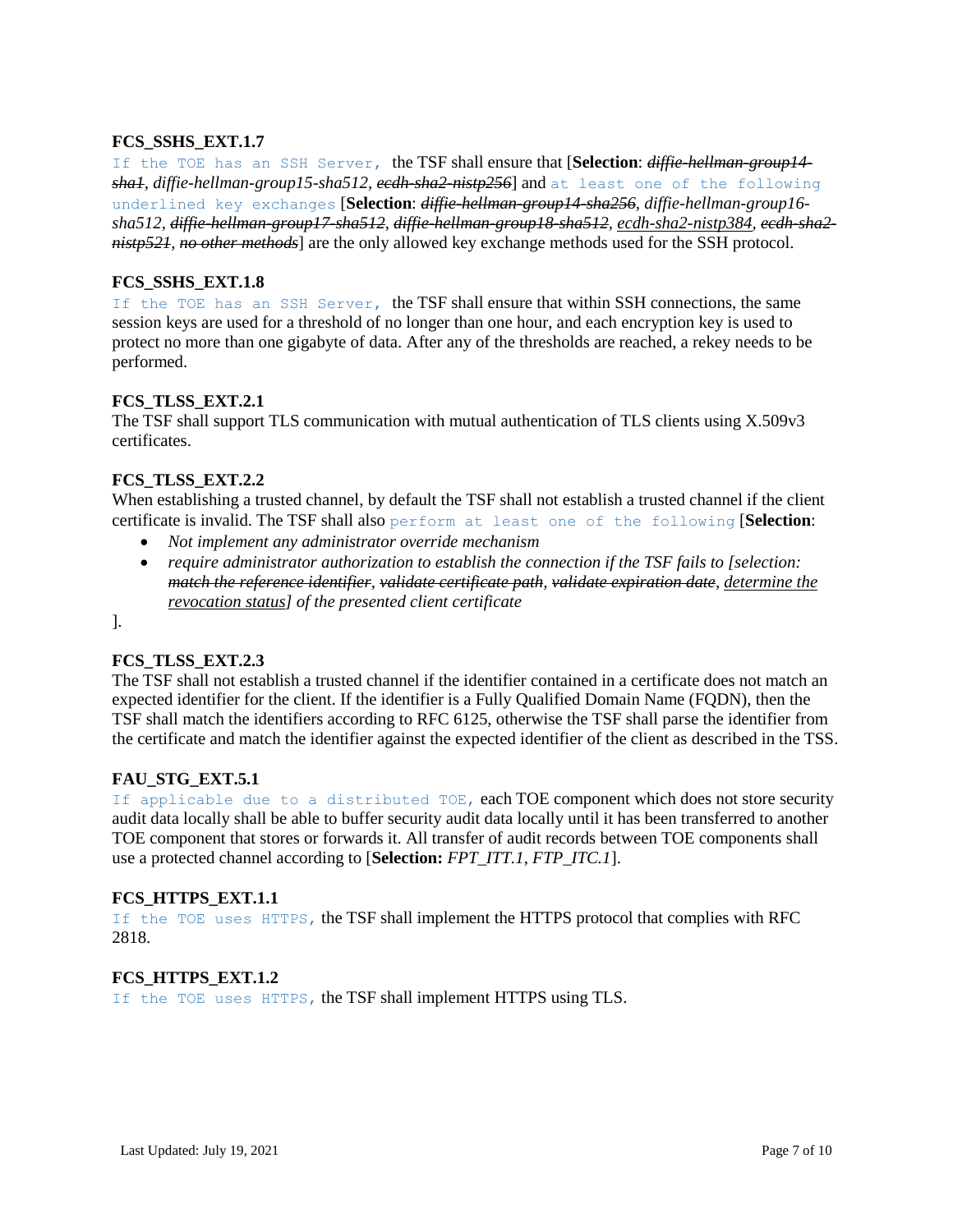# **FCS\_HTTPS\_EXT.1.3**

If the TOE uses HTTPS and if a peer certificate is presented, the TSF shall perform at least one of the following [**Selection**: *not require client authentication*, *not establish the connection, request authorization to establish the connection, [assignment: allow the Administrator to choose whether to establish the connection if the TSF fails to determine the revocation status]*] if the peer certificate is deemed invalid.

#### **FCS\_TLSS\_EXT.1.1**

The TSF shall implement [Selection: *TLS 1.1 (RFC 4346)*, *TLS 1.2 (RFC 5246)*] and reject all other TLS and SSL versions. The TLS implementation will support at least one of the following ciphersuites: [**Selection:**

 *TLS\_RSA\_WITH\_AES\_128\_CBC\_SHA as defined in RFC 3268 TLS\_RSA\_WITH\_AES\_256\_CBC\_SHA as defined in RFC 3268 TLS\_DHE\_RSA\_WITH\_AES\_128\_CBC\_SHA as defined in RFC 3268 TLS\_DHE\_RSA\_WITH\_AES\_256\_CBC\_SHA as defined in RFC 3268 TLS\_ECDHE\_RSA\_WITH\_AES\_128\_CBC\_SHA as defined in RFC 4492 TLS\_ECDHE\_RSA\_WITH\_AES\_256\_CBC\_SHA as defined in RFC 4492 TLS\_ECDHE\_ECDSA\_WITH\_AES\_128\_CBC\_SHA as defined in RFC 4492 TLS\_ECDHE\_ECDSA\_WITH\_AES\_256\_CBC\_SHA as defined in RFC 4492 TLS\_RSA\_WITH\_AES\_128\_CBC\_SHA256 as defined in RFC 5246 TLS\_RSA\_WITH\_AES\_256\_CBC\_ SHA256 as defined in RFC 5246 TLS\_DHE\_RSA\_WITH\_AES\_128\_CBC\_ SHA256 as defined in RFC 5246 TLS\_DHE\_RSA\_WITH\_AES\_256\_CBC\_ SHA256 as defined in RFC 5246 TLS\_RSA\_WITH\_AES\_128\_GCM\_SHA256 as defined in RFC 5288 TLS\_RSA\_WITH\_AES\_256\_GCM\_SHA384 as defined in RFC 5288 TLS\_DHE\_RSA\_WITH\_AES\_128\_GCM\_SHA256 as defined in RFC 5288 TLS\_DHE\_RSA\_WITH\_AES\_256\_GCM\_SHA384 as defined in RFC 5288 TLS\_ECDHE\_ECDSA\_WITH\_AES\_128\_CBC\_SHA256 as defined in RFC 5289 TLS\_ECDHE\_ECDSA\_WITH\_AES\_256\_CBC\_SHA384 as defined in RFC 5289 TLS\_ECDHE\_ECDSA\_WITH\_AES\_128\_GCM\_SHA256 as defined in RFC 5289 TLS\_ECDHE\_ECDSA\_WITH\_AES\_256\_GCM\_SHA384 as defined in RFC 5289 TLS\_ECDHE\_RSA\_WITH\_AES\_128\_GCM\_SHA256 as defined in RFC 5289 TLS\_ECDHE\_RSA\_WITH\_AES\_256\_GCM\_SHA384 as defined in RFC 5289 TLS\_ECDHE\_RSA\_WITH\_AES\_128\_CBC\_SHA256 as defined in RFC 5289 TLS\_ECDHE\_RSA\_WITH\_AES\_256\_CBC\_SHA384 as defined in RFC 5289*

].

#### **FCS\_TLSS\_EXT.1.2**

The TSF shall deny connections from clients requesting SSL 2.0, SSL 3.0, TLS 1.0 and [Selection: *TLS 1.1, TLS 1.2, none*].

#### **FCS\_TLSS\_EXT.1.3**

The TSF shall perform key establishment for TLS using at least one of the following underlined selections [**Selection**: *RSA with key size* [selection: *2048 bits, 3072 bits, 4096 bits*], *Diffie-Hellman parameters with size* [selection: *2048 bits, 3072 bits, 4096 bits, 6144 bits, 8192 bits*], *Diffie-Hellman groups* [**Selection**: *ffdhe2048, ffdhe3072, ffdhe4096, ffdhe6144, ffdhe8192*, *no other groups*], *ECDHE curves* [**Selection**: *secp256r1, secp384r1, secp521r1] and no other curves*]].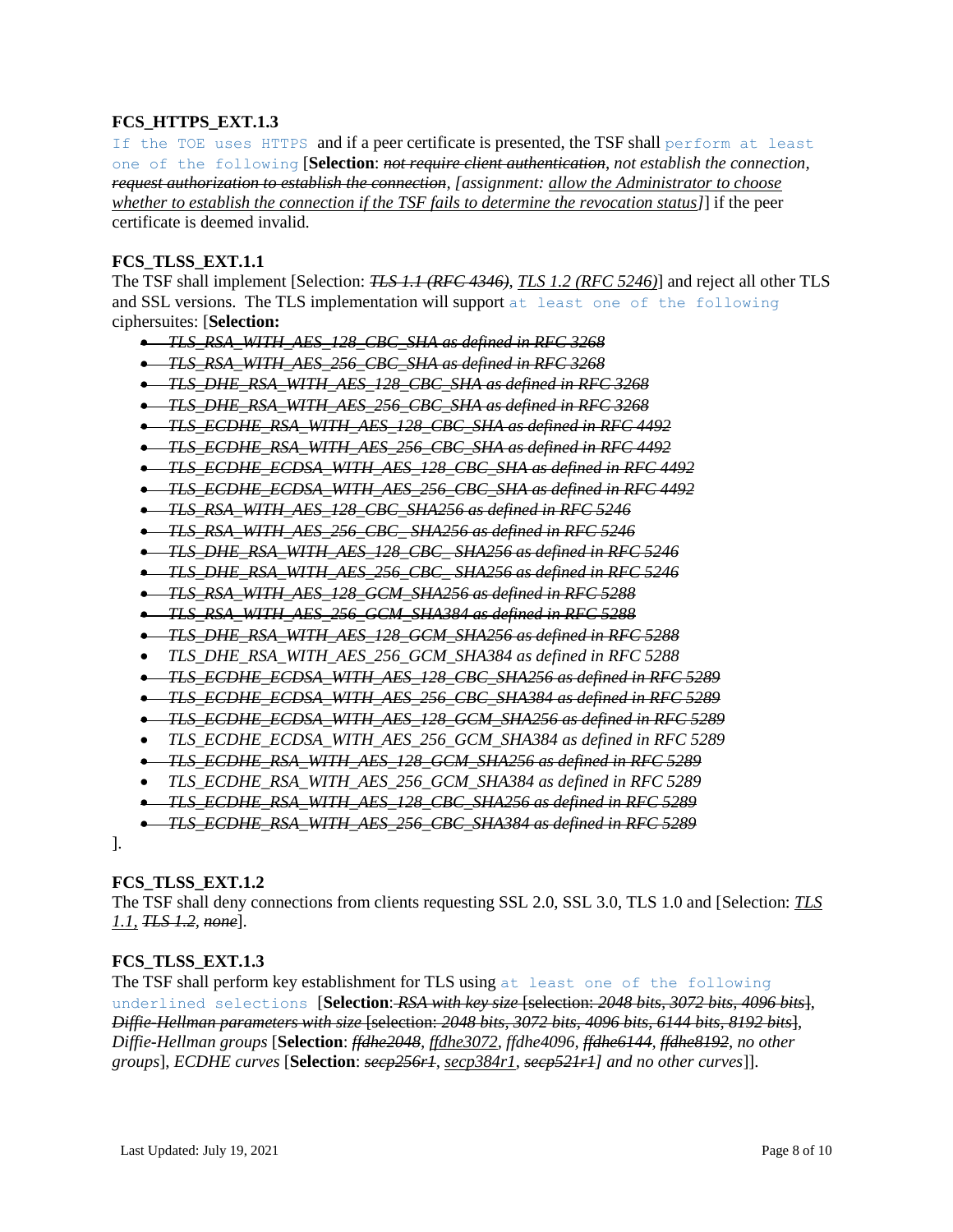# **FCS\_TLSS\_EXT.1.4**

The TSF shall support [Selection: *no session resumption or session tickets, session resumption based on session IDs according to RFC 4346 (TLS1.1) or RFC 5246 (TLS1.2), session resumption based on session tickets according to RFC 5077*].

# **FIA\_X509\_EXT.1.1/Rev**

The TSF shall validate certificates in accordance with the following rules:

- RFC 5280 certificate validation and certification path validation supporting a minimum path length of three certificates.
- The certification path must terminate with a trusted CA certificate designated as a trust anchor.
- The TSF shall validate a certification path by ensuring that all CA certificates in the certification path contain the basicConstraints extension with the CA flag set to TRUE.
- $\bullet$  The TSF shall validate the revocation status of the certificate using at least one of the following [**Selection:** *the Online Certificate Status Protocol (OCSP) as specified in RFC 6960, a Certificate Revocation List (CRL) as specified in RFC 5280 Section 6.3* and *Certificate Revocation List (CRL) as specified in RFC 5759* RFC 8603 *Section 5*7].
- The TSF shall validate the extendedKeyUsage field according to the following rules:
	- o Certificates used for trusted updates and executable code integrity verification shall have the Code Signing purpose (id-kp 3 with OID 1.3.6.1.5.5.7.3.3) in the extendedKeyUsage field.
	- o Server certificates presented for TLS shall have the Server Authentication purpose (id-kp 1 with OID 1.3.6.1.5.5.7.3.1) in the extendedKeyUsage field.
	- o Client certificates presented for TLS shall have the Client Authentication purpose (id-kp 2 with OID 1.3.6.1.5.5.7.3.2) in the extendedKeyUsage field.
	- o OCSP certificates presented for OCSP responses shall have the OCSP Signing purpose (id-kp 9 with OID 1.3.6.1.5.5.7.3.9) in the extendedKeyUsage field.

# **FIA\_X509\_EXT.1.2/Rev**

The TSF shall only treat a certificate as a CA certificate if the basicConstraints extension is present and the CA flag is set to TRUE.

# **FIA\_X509\_EXT.2.1**

The TSF shall use X.509 $\vee$ 3 certificates as defined by RFC 5280 to support authentication for all of the following applicable underlined selections [**Selection:** *DTLS, HTTPS, IPsec, SSH, TLS*] and [**Selection:** *code signing for system software updates* [*Assignment*: *other uses*], *no additional uses*].

#### **FIA\_X509\_EXT.2.2**

When the TSF cannot establish a connection to determine the validity of a certificate, the TSF shall perform at least one of the following [**Selection**: *allow the Administrator to choose whether to accept the certificate in these cases, accept the certificate, not accept the certificate*].

#### **FIA\_X509\_EXT.3.1**

The TSF shall generate a Certificate Request as specified by RFC 2986 and be able to provide the following information in the request: public key and [**Selection:** *device-specific information, Common Name, Organization, Organizational Unit, Country*].